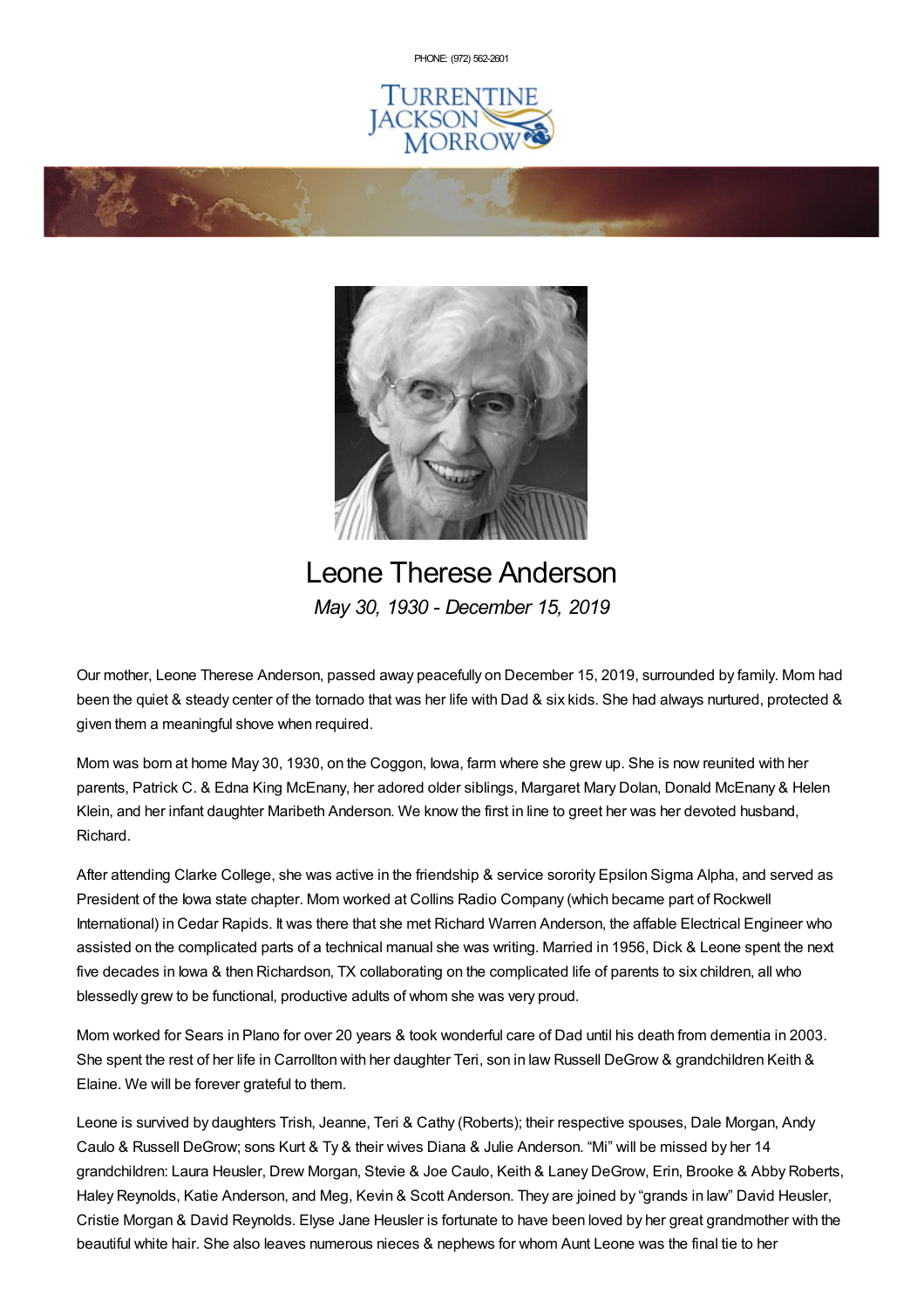generation.

We would like to thank her caregivers, Tracey & Karon, for the compassion they demonstrated. Mom & all of us appreciated them more than they could know.

We are sorrowful, but also happy that she is in a place of love, peace & rest. Get some sleep, Mom.

A Funeral Mass will be celebrated on December 27, 2019, at 1:00 pm, at St. Mark the Evangelist Catholic Church in Plano. Prior to Mass, a rosary service will be held beginning at noon, followed by a brief visitation; interment to follow at Ridgeview West Memorial Park in Frisco, Texas.

## **Memorials**

*So sorry for your loss. I pray God's love, comfort and peace surrounds you during this tough time.*

## **JOSHUA PHILLIPS, DECEMBER 27, 2019**

*Dear Anderson's, Leone was a force of nature. Her dedication to and love for her family informed my own parenting (filed under "if she could do it with six, I can do it with two"). While her scalloped potatoes and ham casserole recipe and her ability to iron a clean pair of pants so the crease survived a second wash and dry cycle never successfully transferred to my repertoire of parenting skills, growing into adulthood with her as a second mother and role model changed my own parenting for the good. Given the number of her offspring's friends she welcomed into her home, her impact on this world was wide and deep. My deepest condolences for your loss. You are all in my thoughts and prayers during this sad time.*

**PATTI WATSON, DECEMBER 26, 2019**

*My sincerest condolences to the Anderson family.*

**BRIAN BROOKS, DECEMBER 23, 2019**

*I am so sorry. Your family is in my thoughts and prayers.*

**DAWN KELLY, DECEMBER 23, 2019**

*Deepest sympathy to her family. She was a lovely lady and I am glad to have known her. Love, Carla*

**CARLA SMALL, DECEMBER 21, 2019**

*Your sweet Mother was always so happy and joyful! She had a certain spunk*